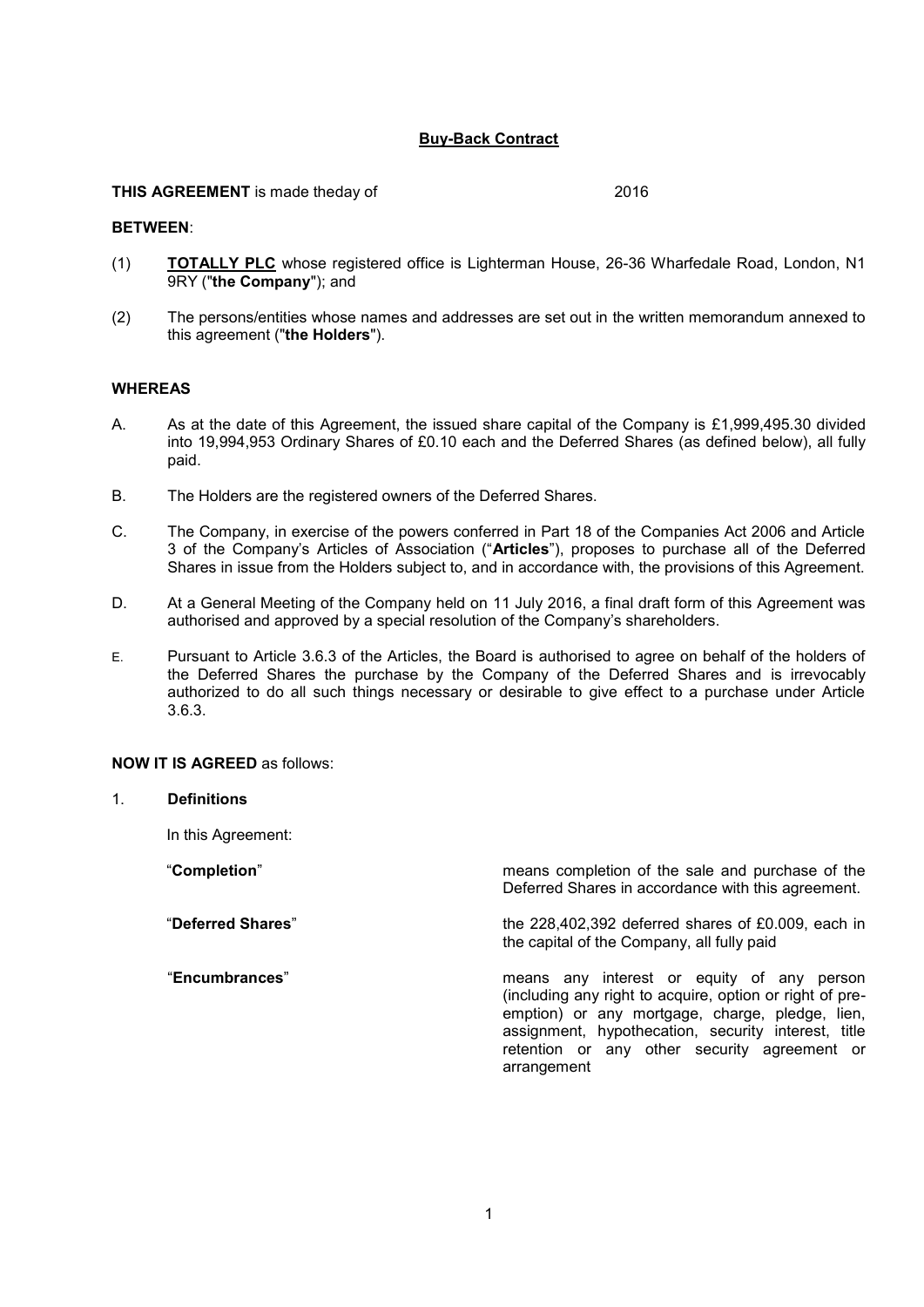# **2. Sale and Purchase of Deferred Shares**

2.1 Each of the Holders shall sell, and the Company shall purchase free from all Encumbrances, all of the Deferred Shares for an aggregate total consideration of £0.01 payable by the Company ("**Purchase Price**") in accordance with the terms of this Agreement.

# **3. Completion**

- 3.1 Completion shall take place at the registered office of the Company on the date of this Agreement whereupon the Purchase Price shall become due and payable in accordance with the terms of this Agreement.
- 3.2 The Purchase Price shall be delivered to and held by any Director on behalf of the Holders and payment of the Purchase Price to such Director shall be a good discharge by the Company in respect of its obligations under clause 3.1 above.

# **4. Cancellation of Deferred Shares**

Each holding of Deferred Shares purchased by the Company shall be cancelled by the Company on the date hereof.

**IN WITNESS** whereof these presents have been entered into the day and year first before written.